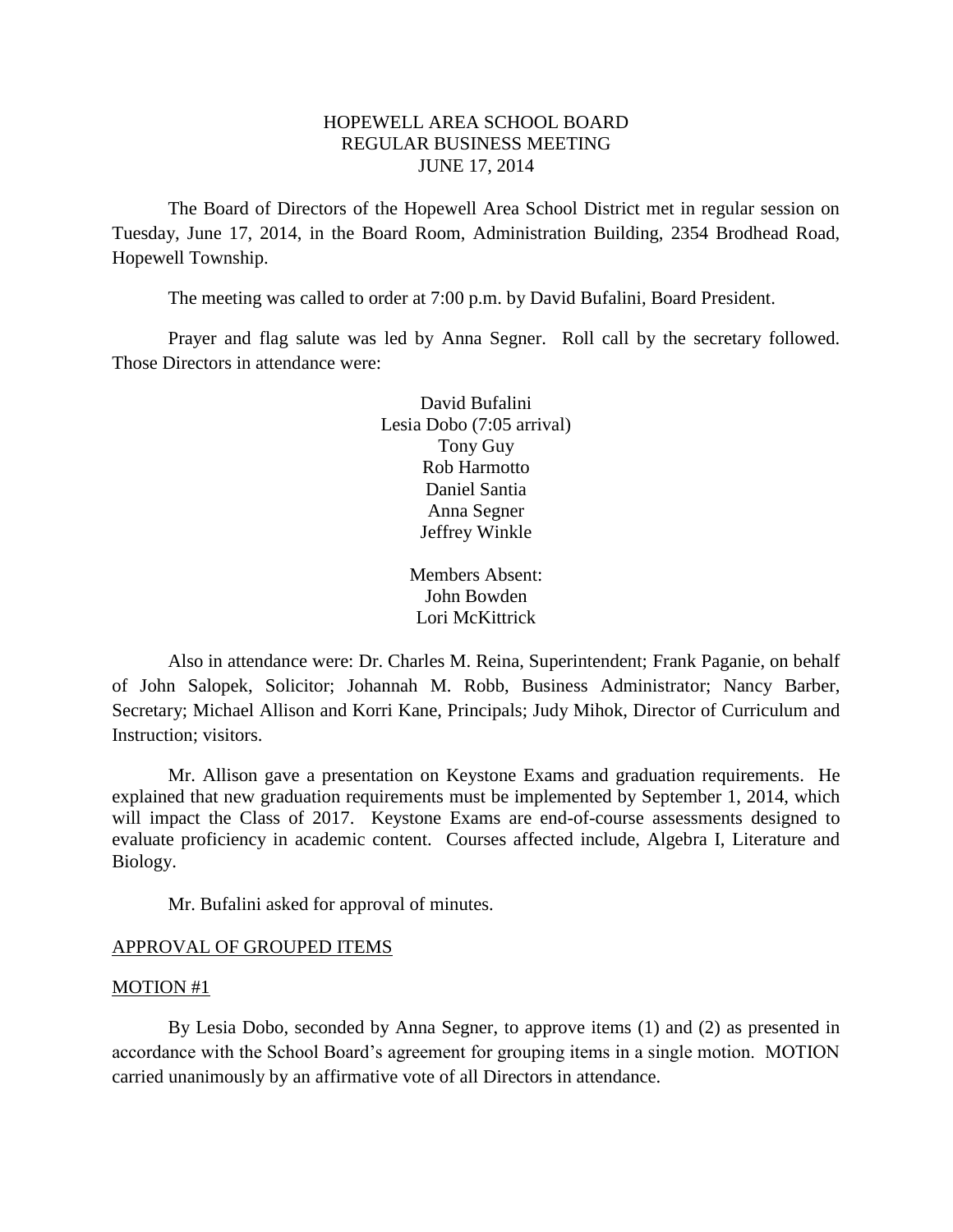# Approval of Minutes

- 1. Recommendation to approve the May 27, 2014 business meeting minutes as presented.
- 2. Recommendation to approve the June 10, 2014 work meeting minutes as presented.

# APPROVAL OF GROUPED ITEMS

## MOTION #2

By Jeff Winkle, seconded by Rob Harmotto, to approve items (1) through (3) as presented in accordance with School Board's agreement for grouping items in a single motion. MOTION carried unanimously by an affirmative vote of all Directors in attendance.

# Tax Collectors' Report

1. Recommendation to accept report for taxes collected for the month of May 2014, as presented, and make said report a part of these minutes.

# Treasurer's Report

2. Recommendation to accept report of the Treasurer for the month of May 2014, as presented, and make said report a part of these minutes.

# Financial Statements

3. Recommendation to accept Financial Statements for the month of May 2014, as presented, and make said statements a part of these minutes.

## VISITOR'S COMMENTS

No visitors wished to address the Board.

## EXECUTIVE SESSION

At 7:40 p.m., Mr. Bufalini announced that an Executive Session would be held to discuss personnel matters. This announcement is being made to be in compliance with Act 84 of 1986, Pennsylvania's Sunshine Law, as amended. The meeting resumed at 8:30 p.m.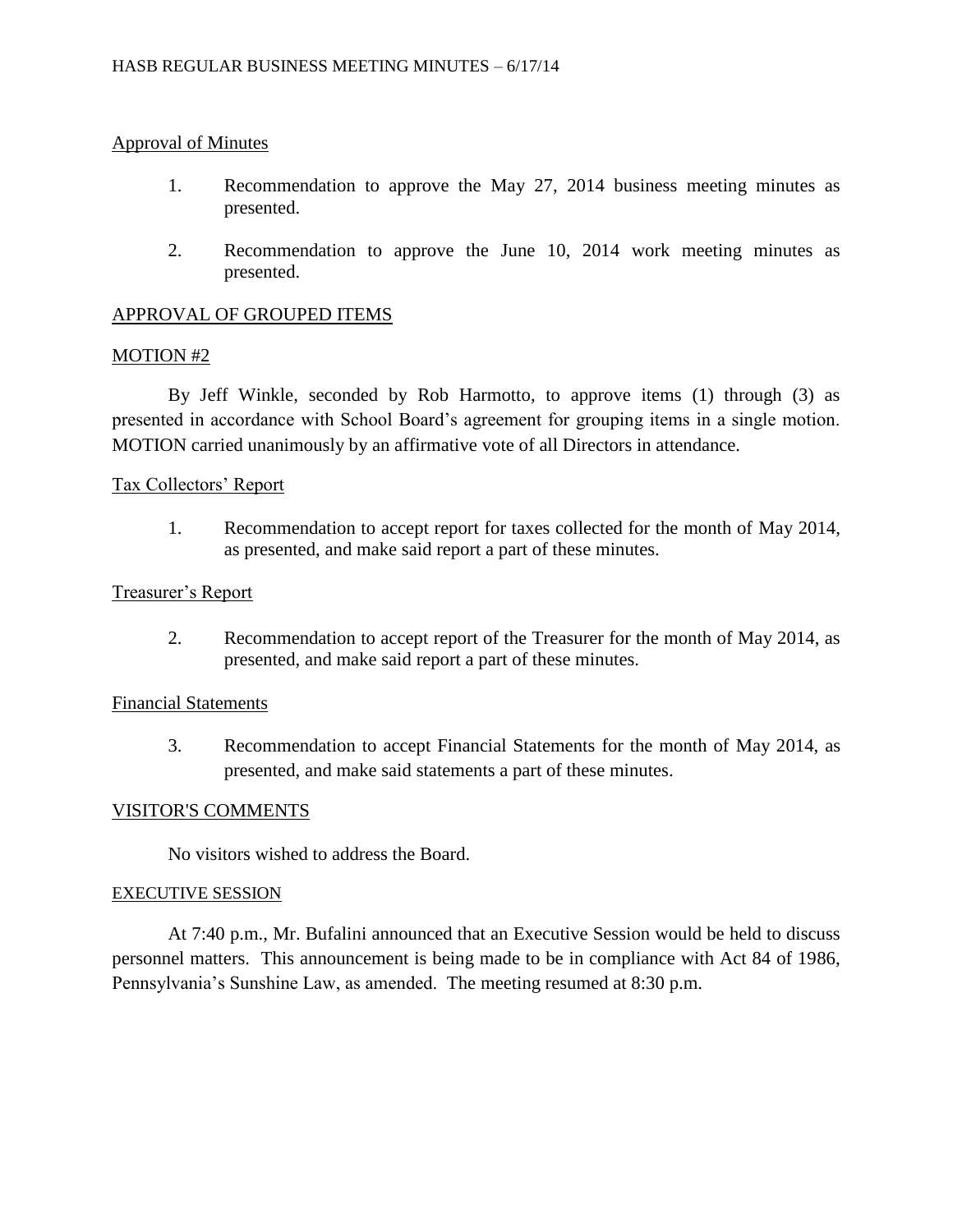At this time Mr. Bufalini asked that Committee discussion and recommendations begin.

# **Education/Curriculum/Instruction by Lesia Dobo, Co-Chair**

# MOTION #3

By Lesia Dobo seconded by Anna Segner to remove the following two items from the agenda. MOTION carried unanimously by an affirmative vote of all Directors in attendance.

- 1. Rescind Beaver County Career and Technical Center Joint School Board Resolution Amending the Articles of Agreement.
- 2. Revised Beaver County Career and Technology Center Joint School Board Resolution addressing a process creating new Articles of Agreement.

# APPROVAL OF GROUPED ITEMS

## MOTION #4

By Lesia Dobo, seconded by Daniel Santia, to approve items 1 through 6 in accordance with School Board's agreement for grouping items in a single motion. MOTION carried unanimously by an affirmative vote of all Directors in attendance.

- 1. Adoption of Accelerated Math 7, Pearson Publishers, copyright 2013, as the mathematics textbook effective the 2014-2015 School Year, grade 7. Approximate cost for purchase is \$17,367.26.
- 2. Adoption of PH Common Core Geometry, Pearson Publishers, copyright 2015, as the mathematics textbook for Accelerated Geometry effective the 2014-2015 School Year. Approximate cost for purchase is \$12,698.21.
- 3. Adoption of Calculus: Graphical, Numerical, & Algebraic (AP edition), Pearson Publishers, copyright 2012, as the mathematics textbook for Calculus effective the 2014-2015 School Year. Approximate cost for purchase is \$6,105.94.
- 4. Adoption of Larson Algebra 2, Houghton Mifflin Harcourt Publishers, copyright 2011, as the mathematics textbook for Algebra 2 effective the 2014-2015 School Year. Approximate cost for purchase is \$17,357.89.
- 5. Adoption of Microsoft Office 2013: Illustrated Introductory, First Course, Cengage Learning Publishers, copyright 2014, as the textbook for Word/PowerPoint Computer Applications 1 effective the 2014-2015 School Year. Approximate cost for purchase is \$4,389.
- 6. Adoption of Microsoft Office 2013: Illustrated, Second Course, Cengage Learning Publishers, copyright 2014 as the textbook for Excel/Access Computer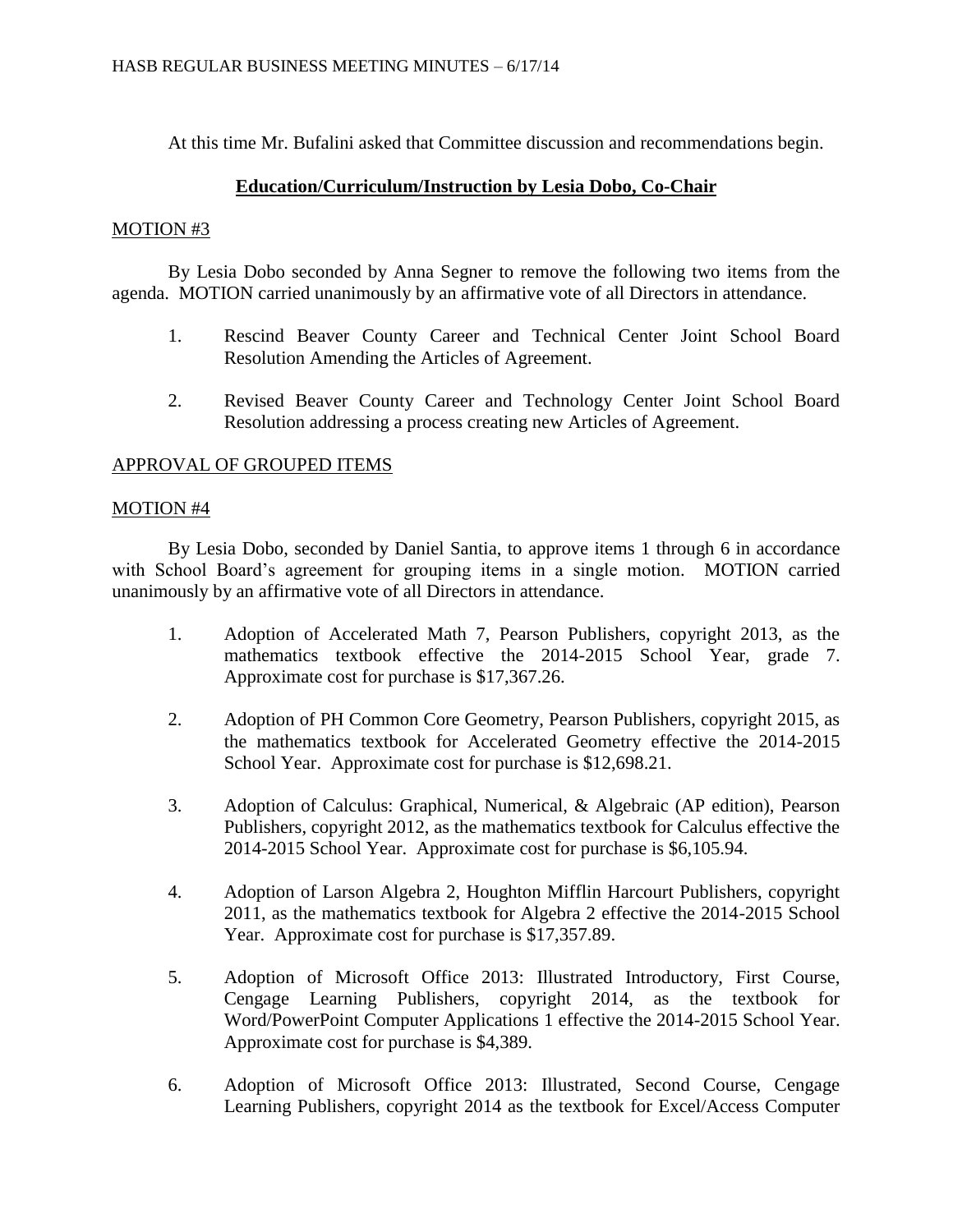Applications 2 effective the 2014-2015 School Year. Approximate cost for purchase is \$4,609.

#### MOTION #5

By Lesia Dobo, seconded by Rob Harmotto, to approve the Agreement with Northwest Evaluation Association to provide benchmark assessments in reading and math for grades kindergarten through 6 at a cost of \$18,525. MOTION carried unanimously by an affirmative vote of all Directors in attendance.

## MOTION #6

By Lesia Dobo, seconded by Rob Harmotto, to approve the Consulting Services Agreement with FAB Reporting Solutions LLC in the amount of \$18,000, effective September 5, 2014 through August 31, 2015. MOTION carried unanimously by an affirmative vote of all Directors in attendance.

#### MOTION #7

By Lesia Dobo, seconded by Daniel Santia, to approve the request from Kit Keiper to cohost the Beaver County Concert Band Festival, November 5 and 6, 2014. MOTION carried unanimously by an affirmative vote of all Directors in attendance.

#### MOTION #8

By Lesia Dobo, seconded by Anna Segner, to approve the request from Kit Keiper, on behalf of Sarah Walker and Megan Welsh, to host the first Hopewell Marching Band Festival, September 13, 2014. Miss Walker and Miss Welsh propose this as their senior project. Proceeds will benefit Hopewell Band Boosters. MOTION carried unanimously by an affirmative vote of all Directors in attendance.

#### MOTION #9

By Lesia Dobo, seconded by Tony Guy, to approve the Agreement with the Community College of Beaver County to offer a College in High School program. MOTION carried unanimously by an affirmative vote of all Directors in attendance.

#### MOTION #10

By Lesia Dobo, seconded by Jeff Winkle, to approve Blood lipid screening, conducted by the Beaver County Cancer & Heart Association, for  $7<sup>th</sup>$  and  $8<sup>th</sup>$  grade students on March 25, 2015. Cost of the test for students will be \$5. Further, District to provide breakfast to all students participating in said program. MOTION carried unanimously by an affirmative vote of all Directors in attendance.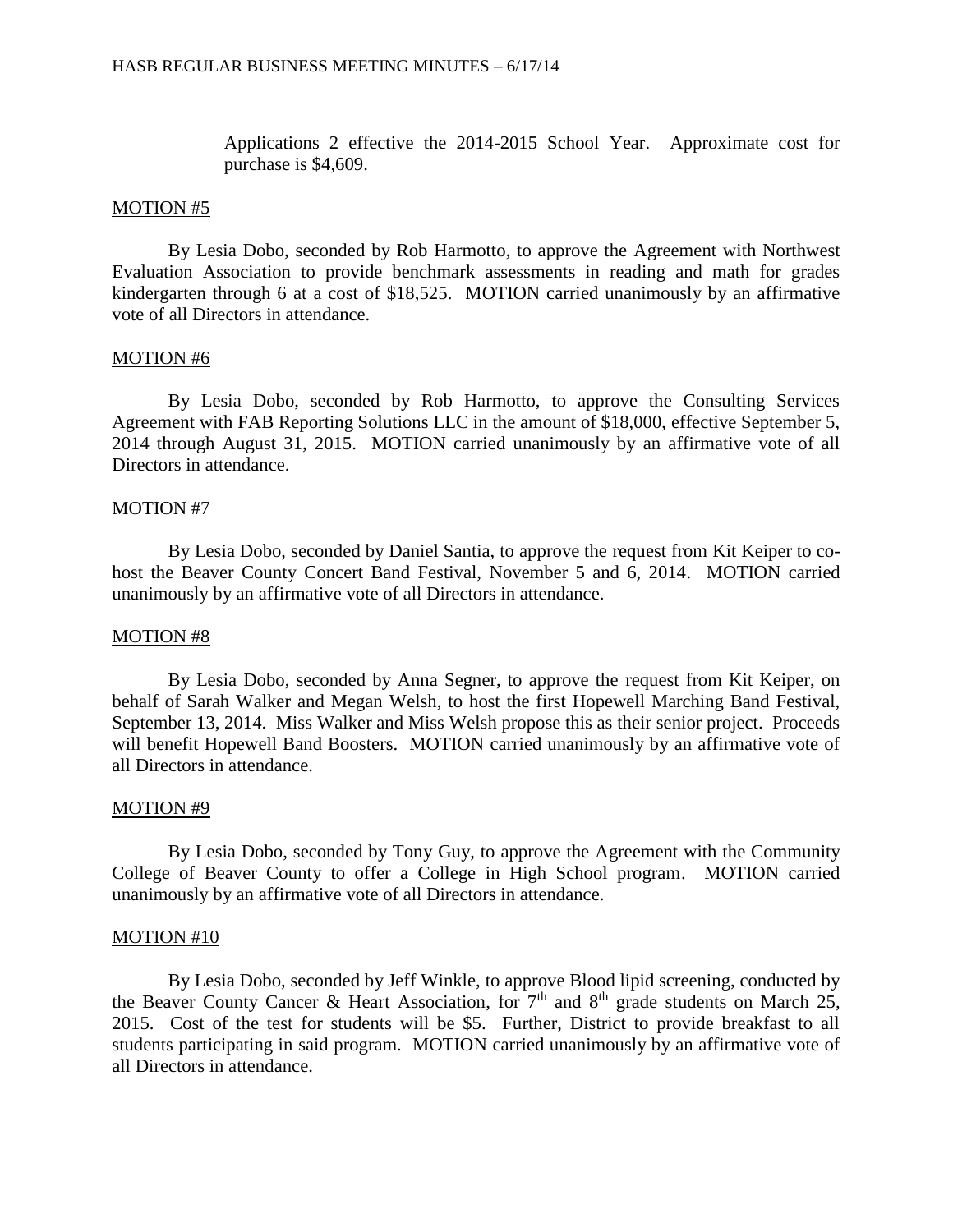## MOTION #11

By Lesia Dobo, seconded by Anna Segner, to approve the request from Mr. Katkich to approve the agreement with Herff-Jones to print the Junior High Yearbook for the 2014-2015 school year. All costs are covered by the sale of the yearbook. There is no cost to the District MOTION carried unanimously by an affirmative vote of all Directors in attendance.

# **Athletics by Tony Guy**

## MOTION #12

By Tony Guy, seconded by Lesia Dobo, to approve the Endorsement Agreement with 5 Star Sports Calendar LLC. MOTION carried by an affirmative vote of all Directors in attendance.

## MOTION #13

By Tony Guy, seconded by Anna Segner, to approve the Licensing Agreement between the District and Pel Industries, Inc. for the production and sale of licensed merchandise. MOTION carried by an affirmative vote of all Directors in attendance.

## **Buildings and Grounds by Anna Segner, Chair**

## APPROVAL OF GROUPED ITEMS

#### MOTION #14

By Anna Segner, seconded by Daniel Santia, to approve items 1 and 2, as presented in accordance with School Board's agreement for grouping items in a single motion. MOTION carried unanimously by an affirmative vote of all Directors in attendance.

- 1. Request from Erin Grow to conduct the Andy Brunette Youth Tennis Camp, August 6 through 8, 2014 from 9:00 a.m. through 12:00 p.m.
- 2. Request from Laura Vogel to hold a Donkey Basketball game on November 12, 2014 as a fundraiser for her senior project. Proceeds will benefit the Make A Wish Foundation.

## MOTION #15

By Anna Segner, seconded by Rob Harmotto, to approve the summer pool schedule. MOTION carried unanimously by an affirmative vote of all Directors in attendance.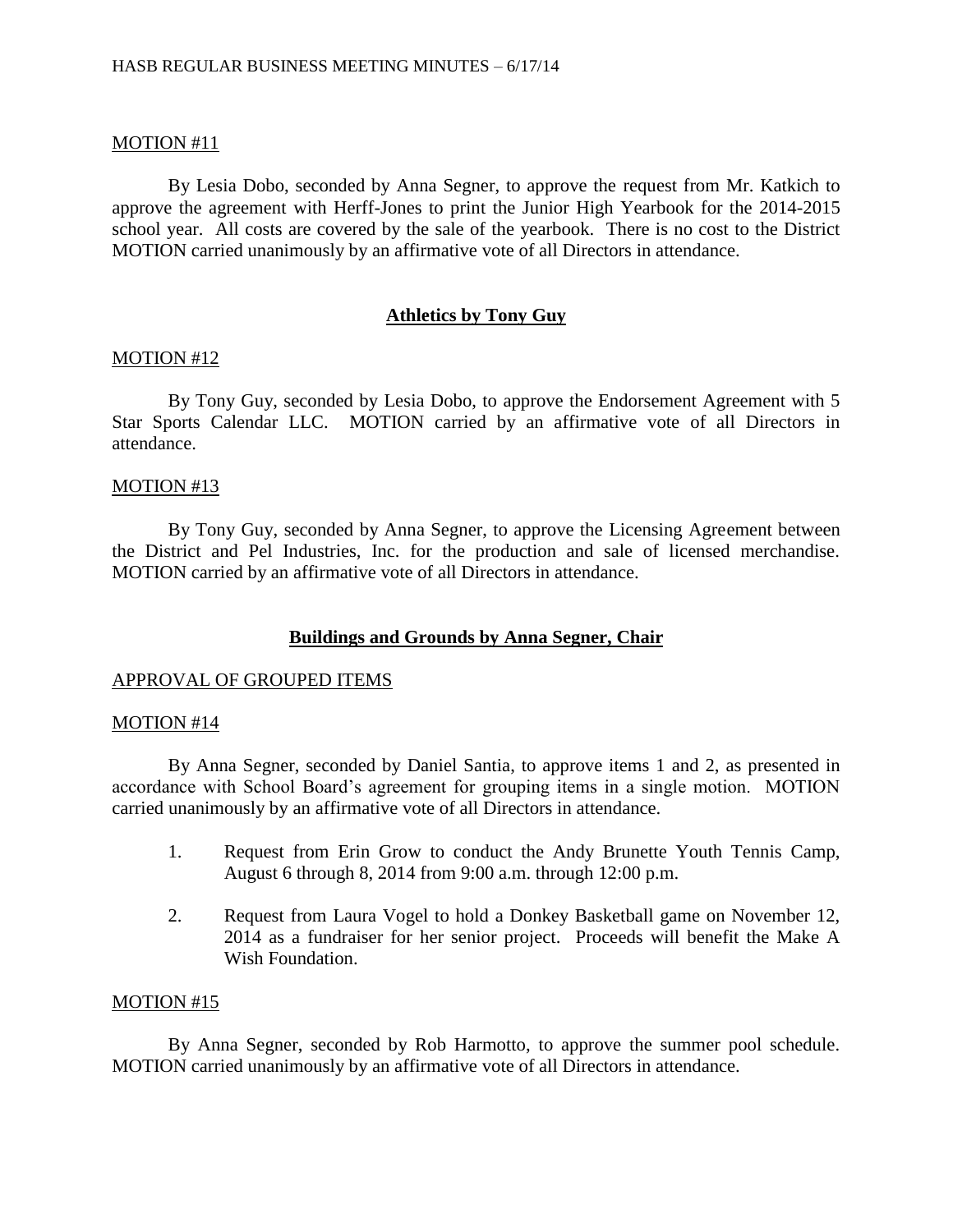## MOTION #16

By Anna Segner, seconded by Lesia Dobo, to approve the request from Kerry Sabo to renovate the blue concession/storage building at the Junior High School, using booster group funds Approval is conditioned upon receiving scope of work, timeline, insurance certificates and process for payment. MOTION carried unanimously by an affirmative vote of all Directors in attendance.

## **Finance and Budget by Jeff Winkle, Co-Chair**

## APPROVAL OF GROUPED ITEMS

## MOTION #17

By Jeff Winkle, seconded by Daniel Santia, to approve items (1) through (3) and to ratify item (4) as presented in accordance with School Board's agreement for grouping items in a single motion. MOTION carried unanimously by an affirmative roll call vote of all Directors in attendance.

- 1. General Fund payments in the amount of \$277,418.22.
- 2. Cafeteria Fund payments in the amount of \$91,742.00
- 3. Capital Reserve Fund payments in the amount of \$39,960.00
- 4. General Fund payments in the amount of \$1,880,656.47

Mrs. Robb explained that budget figures had been updated since the Work Meeting on June 10, 2014.

## MOTION #18

By Jeff Winkle, seconded by Rob Harmotto, to approve Resolution #3-2014, a Resolution providing for adoption of the Final General Fund budget for the 2014-2015 Fiscal Year, which projects revenues of \$35,219,556 and appropriations of \$36,209,987. The difference of \$990,431 will come from the Fund Balance. MOTION carried unanimously by an affirmative roll call vote of all Directors in attendance.

## MOTION #19

By Jeff Winkle, seconded by Tony Guy, to approve Resolution #4-2014, a Resolution levying a tax during the 2014-2015 School Fiscal Year upon real estate within the territorial limits of the School District and fixing the rate thereof at 68.5 mills. MOTION carried unanimously by an affirmative roll call vote of all Directors in attendance.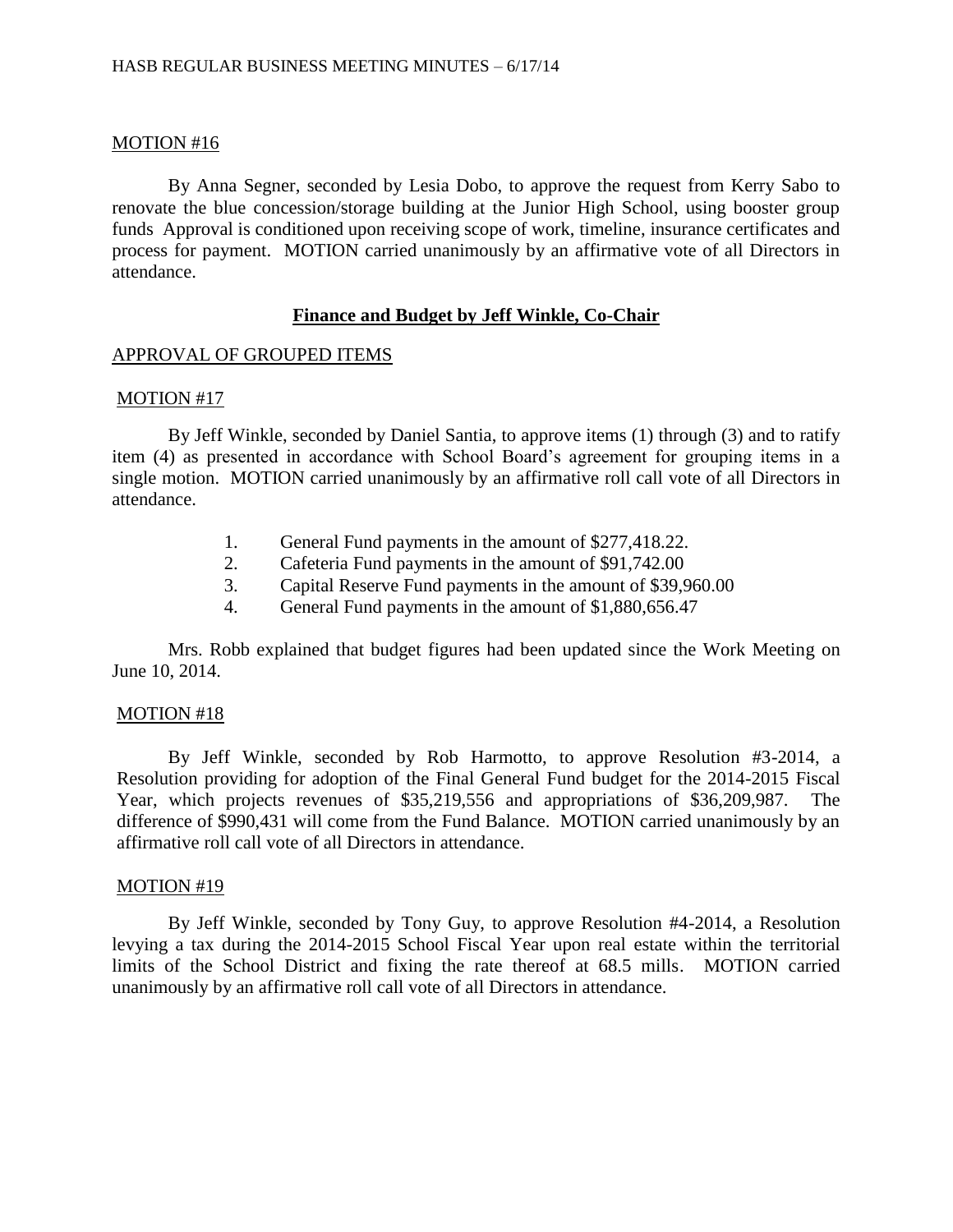# APPROVAL OF GROUPED ITEMS

# MOTION #20

By Jeff Winkle, seconded by Lesia Dobo, to approve items (1) through (8) as presented in accordance with School Board's agreement for grouping items in a single motion. MOTION carried unanimously by an affirmative roll call vote of all Directors in attendance.

- 1. Resolution #5-2014, a Resolution requesting the Chief County Assessor to direct the inspection and reassessment of all taxable property within the territorial limits of the School District to which major improvements were made after September 1, 2013, and not included in the tax duplicate certified to the Treasurer of the School District for the School Fiscal Year beginning July 1, 2014 and ending June 30, 2015.
- 2. Resolution #6-2014, a Resolution authorizing rates of discounts and penalties on real estate taxes for the 2014-2015 School Fiscal Year.
- 3. Resolution #7-2014, a Resolution providing for the installment payment of real estate taxes during the School Fiscal Year 2014-2015.
- 4. Resolution #8-2014, a Resolution reenacting for the 2014-2015 School Fiscal Year the tax upon transfers of real estate situated within the territorial limits of the School District, the same heretofore imposed pursuant to the authority contained in the Local Tax Enabling Act.
- 5. Resolution #9-2014, a Resolution reenacting for the 2015 Calendar Year the tax upon salaries, wages, commissions, compensations, net profits, and other earned income of residents, the same heretofore imposed pursuant to the authority contained in the Local Tax Enabling Act.
- 6. Resolution #10-2014, a Resolution reenacting for the 2014-2015 School Fiscal Year the tax upon natural persons engaging in an occupation within the territorial limits of the School District, the same heretofore imposed pursuant to the authority contained in the Local Tax Enabling Act.
- 7. Resolution #11-2014, a Resolution reenacting for the 2014-2015 School Fiscal Year the mercantile tax upon the gross receipts of wholesale and retail business activity performed or rendered within the territorial limits of the School District, the same heretofore imposed pursuant to the authority contained in the Local Tax Enabling Act.
- 8. Resolution #12-2014, a Resolution authorizing the Homestead and Farmstead Exclusion real estate assessment reductions for the Hopewell Area School District's Fiscal Year beginning July 1, 2014, under the provisions of the Taxpayer Relief Act (Act 1 of 2006).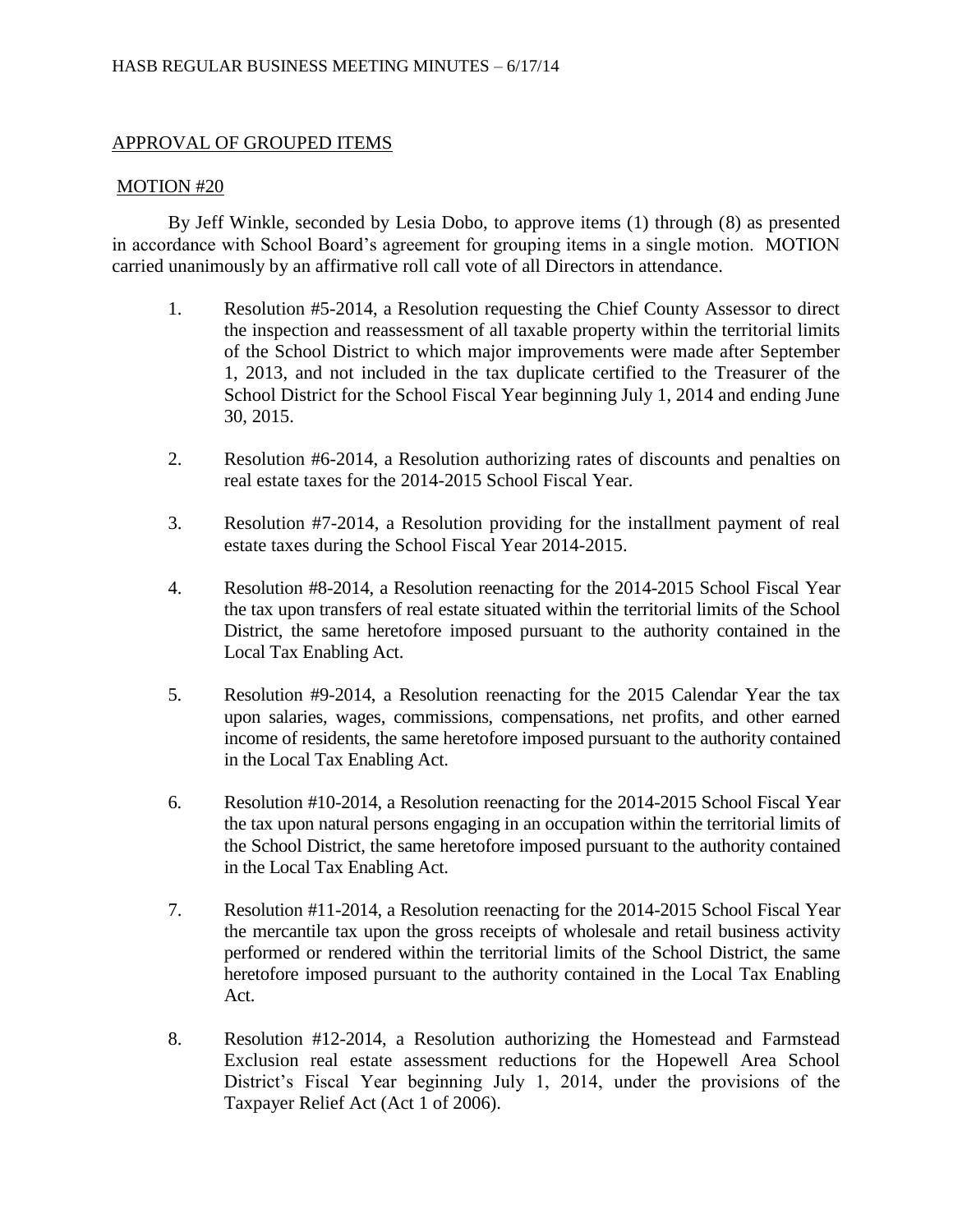## MOTION #21

By Jeff Winkle, seconded by Lesia Dobo, to approve the Master Service Agreement between Highmark and the Hopewell Area School District for the administration of the Health Savings Account, effective July 1, 2014 through June 30, 2015. MOTION carried unanimously by an affirmative vote of all Directors in attendance.

#### MOTION #22

By Jeff Winkle, seconded by Anna Segner, to approve the Service Agreement Reinstatement between the District and The Omni Group, administrators of the District's 403(b)/457(b) plans, effective July 1, 2014 through June 30, 2015. MOTION carried unanimously by an affirmative vote of all Directors in attendance.

#### **Legislative by Jeff Winkle, Chair**

#### MOTION #23

MOTION by Jeff Winkle, seconded by Daniel Santia, to approve the following Board policies. MOTION carried unanimously by an affirmative vote of all Directors in attendance.

| a.            | 102   | Academic Standards                                         |
|---------------|-------|------------------------------------------------------------|
| $\mathbf b$ . | 105   | Curriculum                                                 |
| $C_{\bullet}$ | 105.1 | Review of Instructional Materials by Parents/Guardians and |
|               |       | <b>Students</b>                                            |
| d.            | 106   | Guides for Planned Instruction                             |
| e.            | 107   | Adoption of Planned Instruction                            |
| f.            | 108   | <b>Adoption of Textbooks</b>                               |
| g.            | 109   | <b>Resource Materials</b>                                  |
| h.            | 119   | <b>Current Events</b>                                      |
| i.            | 121   | <b>Field Trips</b>                                         |
| j.            | 124   | <b>Alternative Instruction Courses</b>                     |
| k.            | 140   | <b>Charter Schools</b>                                     |
| 1.            | 203.1 | <b>HIV</b> Infection                                       |
| m.            | 235   | <b>Student Rights and Responsibilities</b>                 |
| n.            | 235.1 | <b>Surveys</b>                                             |
| 0.            | 246   | <b>Student Wellness</b>                                    |
| p.            | 804   | School Day                                                 |
| q.            | 810.2 | Transportation – Video/Audio Recording                     |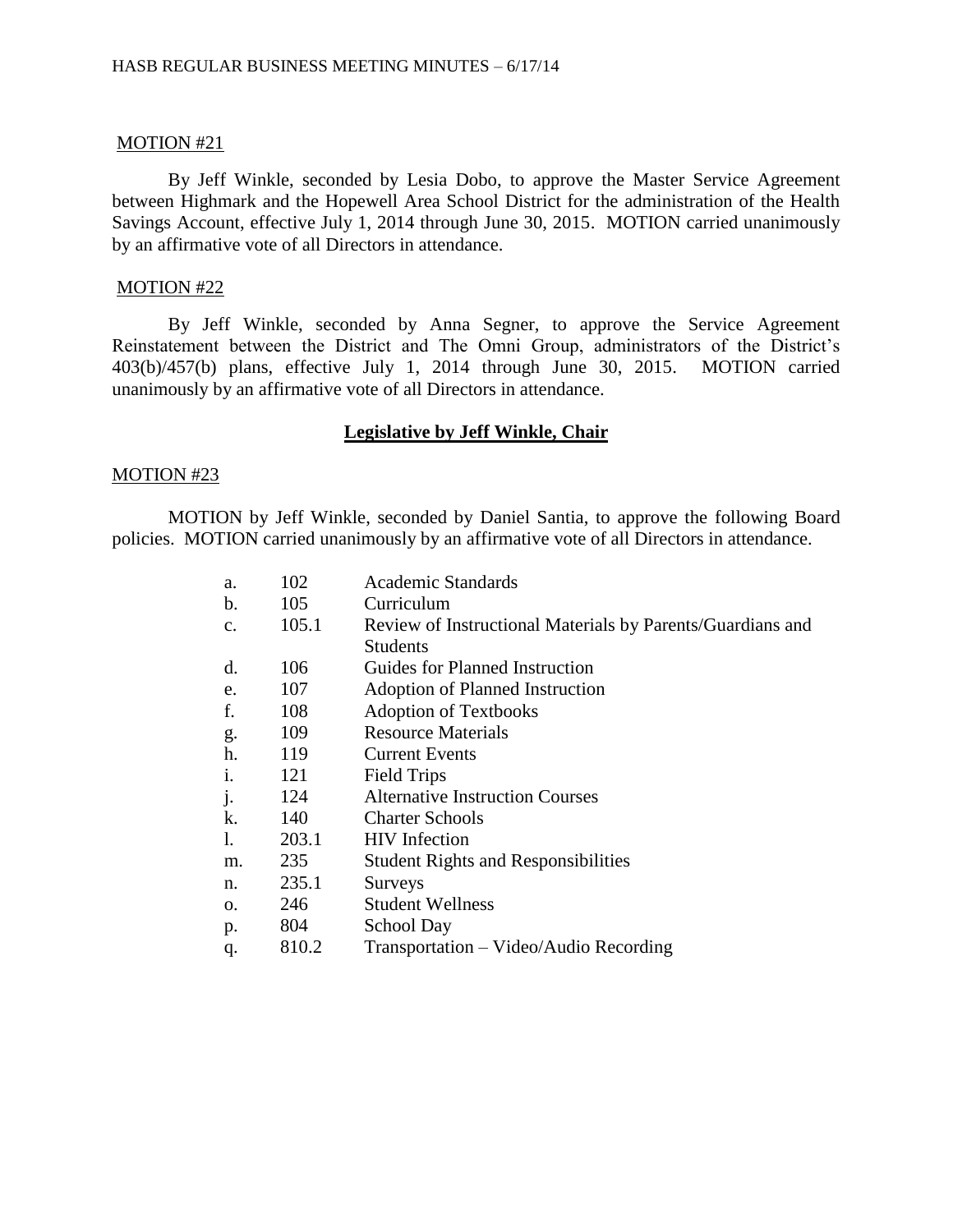# **Personnel by Rob Harmotto, Chair**

#### MOTION #24

By Rob Harmotto, seconded by Anna Segner, to approve the employment of Erin Hoyne-Kovacevic as a 1<sup>st</sup> grade teacher at Margaret Ross Elementary School, Step 1 Masters, effective August 19, 2014. MOTION carried unanimously by an affirmative vote of all Directors in attendance.

## MOTION #25

By Rob Harmotto, seconded by Lesia Dobo, to approve the employment of Monique Urick as a 2nd grade teacher at Independence Elementary School, Step 1 Bachelors, effective August 19, 2014. MOTION carried unanimously by an affirmative vote of all Directors in attendance.

#### MOTION #26

By Rob Harmotto, seconded by Daniel Santia, to approve the resignation for retirement of Margaret Turkovich, business education teacher at Hopewell High School, effective June 10, 2014. MOTION carried unanimously by an affirmative vote of all Directors in attendance.

#### MOTION #27

By Rob Harmotto, seconded by Anna Segner to approve the Act 93 Agreement, effective July 1, 2014 through June 30, 2018. MOTION carried by an affirmative vote of all Directors in attendance, with the exception of Mr. Winkle, who voted No.

#### MOTION #28

By Rob Harmotto, seconded by Daniel Santia to approve the increase of \$5,000 to annual salary set as of July 1, 2014 for Korri Kane, Elementary School Principal. MOTION carried unanimously by an affirmative vote of all Directors in attendance.

## MOTION #29

By Rob Harmotto, seconded by Anna Segner to approve the increase of \$2,000 to annual salary set as of July 1, 2014 for Kellee Oliver, School Psychologist. MOTION carried unanimously by an affirmative vote of all Directors in attendance.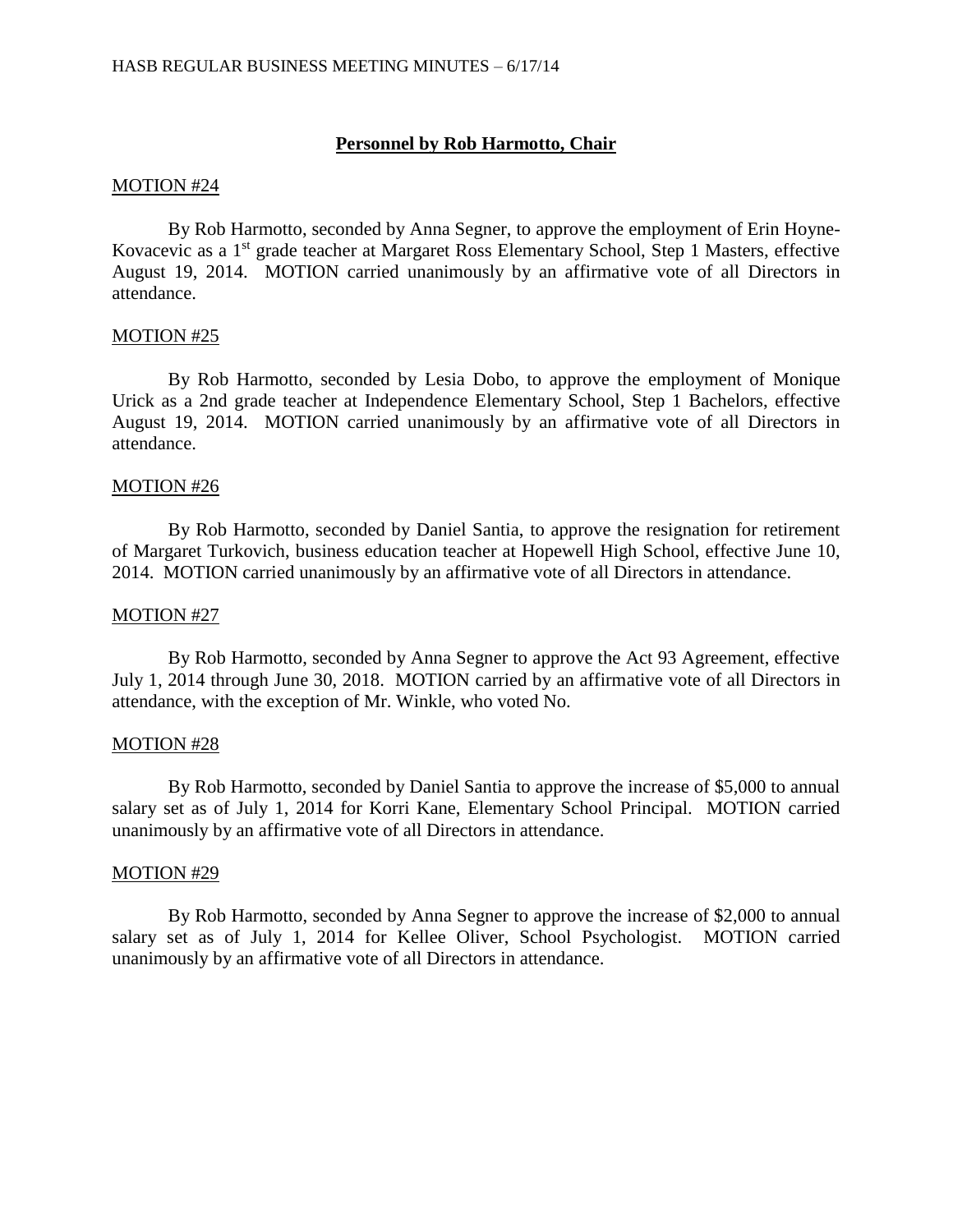# APPROVAL OF GROUPED ITEMS

#### MOTION #30

By Rob Harmotto, seconded by Daniel Santia, to approve items 1 and 2, as presented in accordance with School Board's agreement for grouping items in a single motion. MOTION carried unanimously by an affirmative vote of all Directors in attendance.

- 1. Elimination of the position of guidance counselor at Independence Elementary School, effective June 30, 2014.
- 2. Establishment of the position of guidance counselor at Independence and Margaret Ross Elementary Schools, effective July 1, 2014.

#### MOTION #31

By Rob Harmotto, seconded by Tony Guy, to approve the employment of Adam Thomas as a full time computer technician at a salary of \$31,000 with benefits, effective July 1, 2014. MOTION carried unanimously by an affirmative vote of all Directors in attendance.

## APPROVAL OF GROUPED ITEMS

#### MOTION #32

By Rob Harmotto, seconded by Anna Segner, to approve items 1 and 2, as presented in accordance with School Board's agreement for grouping items in a single motion. MOTION carried unanimously by an affirmative vote of all Directors in attendance.

- 1. Fall and winter coaches and salaries.
- 2. 2014-2015 recreation program.

#### MOTION #33

By Rob Harmotto, seconded by Jeff Winkle, to approve the resignation for retirement of Susan Todd, technology teacher at Hopewell Junior High School, effective June 9, 2014. MOTION carried unanimously by an affirmative vote of all Directors in attendance.

#### MOTION #34

By Rob Harmotto, seconded by Jeff Winkle, to approve the resignation of Karin Tranelli as co-sponsor of the Public Address and Office Worker clubs at Hopewell Junior High School. MOTION carried unanimously by an affirmative vote of all Directors in attendance.